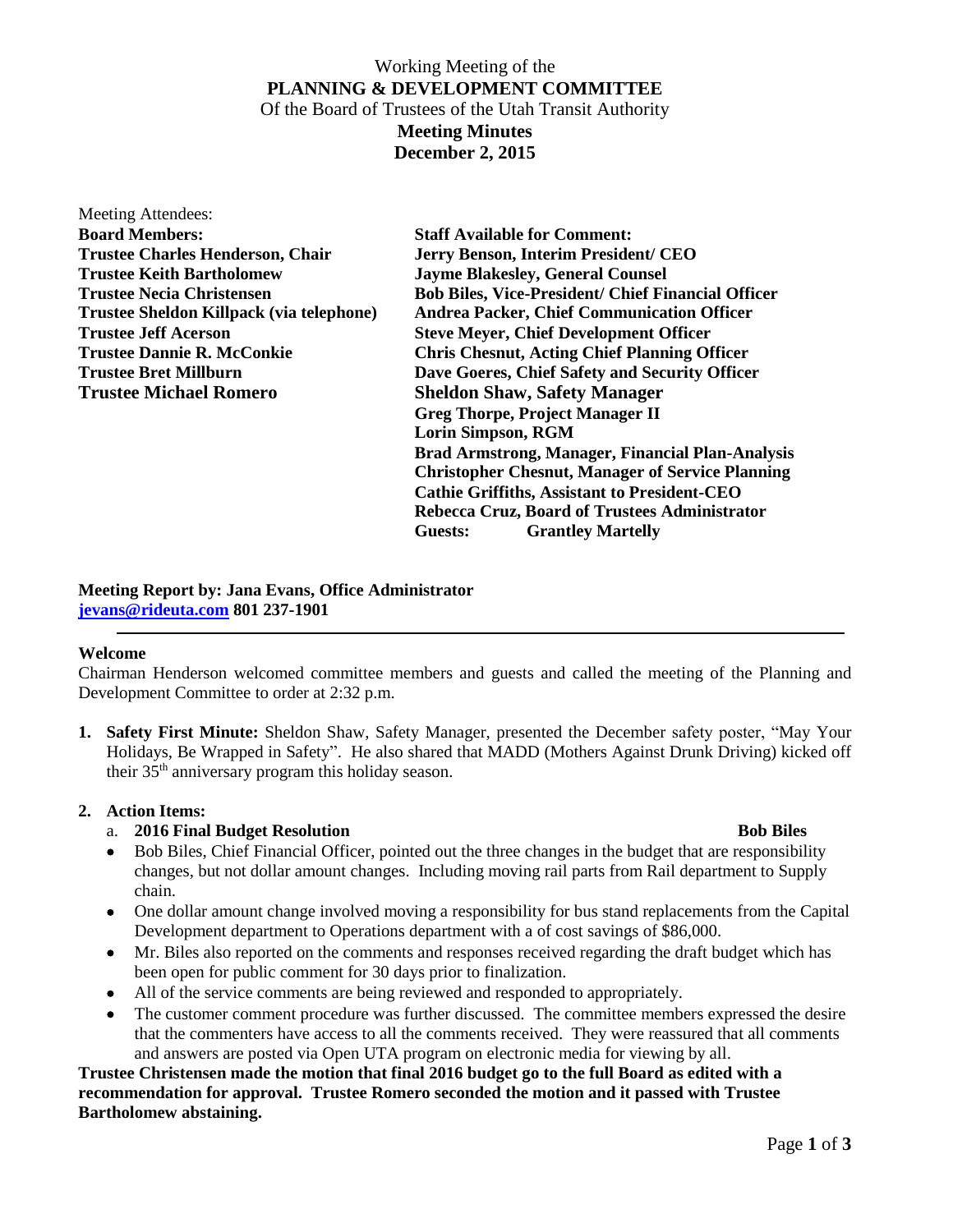# Working Meeting of the **PLANNING & DEVELOPMENT COMMITTEE** Of the Board of Trustees of the Utah Transit Authority **Meeting Minutes December 2, 2015**

- b. **Resolution Providing for the Holding and Giving Notice of Regular Meetings of the Board for Calendar Year 2016 Rebecca Cruz**
- Rebecca Cruz discussed the meeting schedule including traveling meeting schedule of April for Utah County and July for Box Elder County. Trustee Bartholomew suggested that Weber State as a traveling board meeting site, to acknowledge approval of Prop 1. A proposal on the change or addition of Weber State to the traveling schedule.

**Trustee Christensen made the motion to approve the Regular Meetings of the Board for Calendar Year 2016 as discussed. Trustee Bartholomew seconded the motion and it passed unanimously.**

## c. **Approve November 4, 2015 Meeting Report Charles Henderson**

**Trustee McConkie made the motion that the November 4, 2015 meeting minutes be accepted as written. Trustee Killpack seconded the motion and it passed unanimously.**

## **3. Closed Session Items: No Closed Session this month**

- **a.** Strategy Session to Discuss On-going and/or Potential Litigation and any other attorney/ client privileged communication.
- **b.** Strategy Session to Discuss Purchase, Exchange or Lease of Real Property when Public Discussion would Prevent the Public Body from Completing the Transaction on the Best Possible Terms.

## **4. Action Taken Regarding Matters Discussed in Closed Session**

## **5. Information Items:**

## a. **Review of September Goal Dashboard Steve Meyer** Steve Meyer

- The two dashboard items to Planning and Development are both rated green.
- The State of Good Repair dashboard will start appearing in January.
- Trustee reported that the city of South Jordan is very happy with how the UTA TOD is going.

## b. **Proposition 1 Service Development Andrea Packer Andrea Packer**

- Andrea Packer, reported on the survey effort in engaging the public including UTA ridership on suggestions for the additional funding. It is staff's desire to begin providing additional service with the April change day even though UTA does not expect to begin receiving the funding until mid-2016.
- A Proposition 1 implementation draft was shown including improved bus stops and service, expansion buses, and ultimately introducing new routes and services.
- Ms. Packer confirmed that all improvements will be made public so that those that voted yes and those who did not will be able to see what was provided with the funds.
- The difficulty of exact financial divisions when a service crosses county lines was discussed.
- **e. Liaison, Conference and External Committee Reports Charles Henderson/ Jerry Benson**
- Trustee Christensen reported on her recent attendance of the Utah Association of Special Districts conference and the suggestion that the Board members receive at least annual training. Trustees were reassured that Jayme Blakesley, General Counsel, will be making a presentation on this topic at the next Board Meeting.